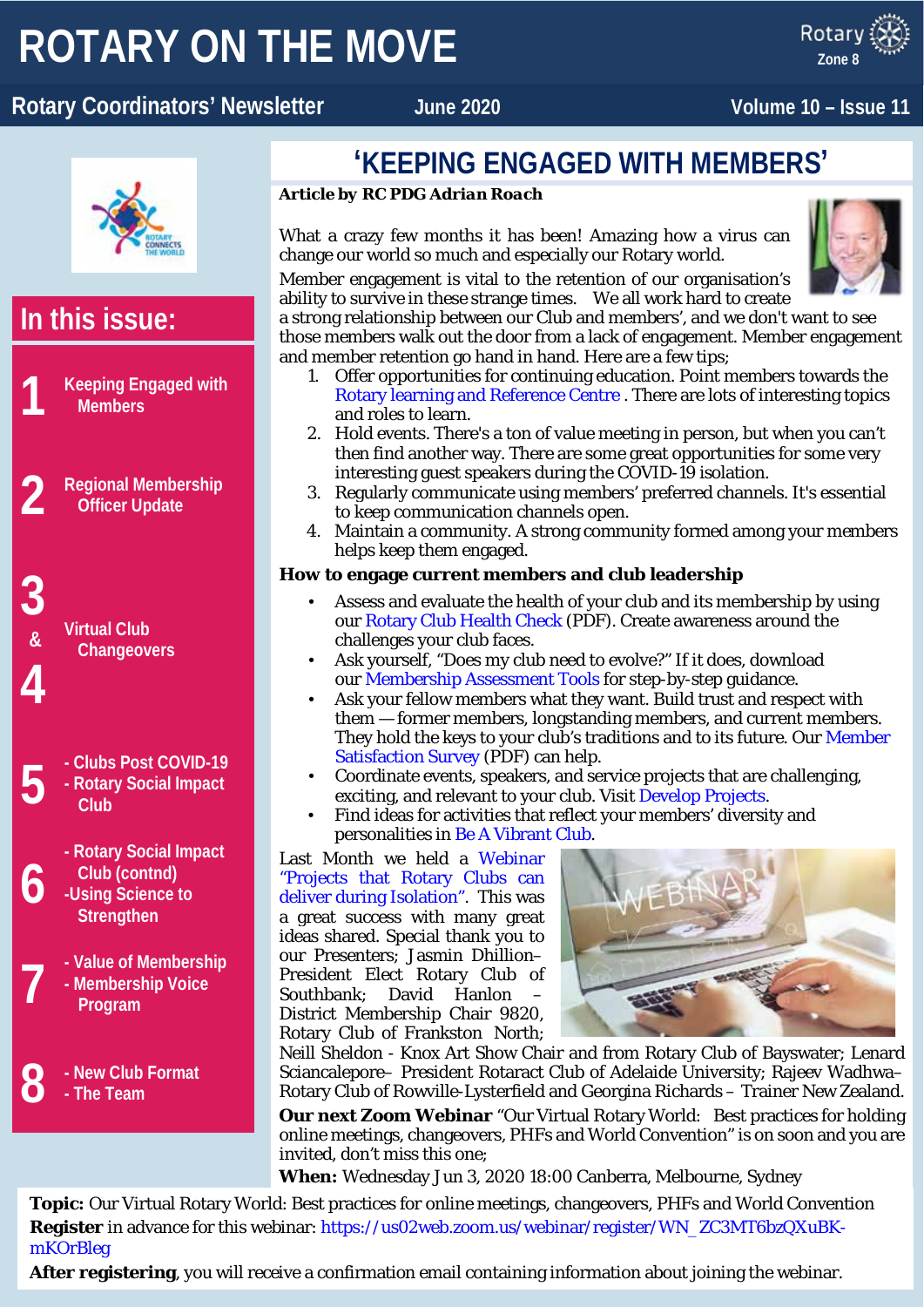## **'REGIONAL MEMBERSHIP UPDATE'**

*Article by Barbara Mifsud, Regional Membership Officer, Membership Development, South Pacific and Philippines Office, [barbara.mifsud@rotary.org,](mailto:barbara.mifsud@rotary.org) <https://www.facebook.com/barbara.mifsud.1>*

#### **Clubs and districts during COVID-19**

Here are some highlights of how clubs and districts are putting RI's fourth strategic pillar 'the ability to adapt' into action:

- With over 50 members attending each week, the [Rotary Club of Campbelltown](https://www.facebook.com/CampbelltownRotarySA/) in South Australia decided that their on-line Zoom meeting was a great vehicle for engaging alumni by contacting one each week and asking them to report on what has happened in their lives since then.
- Cancelling the district conference was probably one of the hardest decisions that DG Jane Owens in [D9500](https://rotary9500.org/) has had to make, however the committee recently launched a virtual conference. Watch the opening session [here](https://whyalla2020.org.au/session-1/) with keynote speaker Senator Andrew McLachlan. The committee is busily recording and collating speaker presentations which will be released incrementally.
- [The Provisional Rotary Club of Sunshine Coast Passport](https://sunshinecoastpassportrotary.org/) has not let COVID-19 stop them in their efforts to recruit enthusiastic members developing a new club. They've already held a number of on-line interest meetings and you can register for their next one [here.](https://events.humanitix.com/interest-meeting-26-may-sunshine-coast-passport-rotary)
- The [Rotary Club of Kurrajong North Richmond](https://www.facebook.com/Rotary-Club-of-Kurrajong-North-Richmond-Inc-1696825530609964/?eid=ARCL24pHr8LvJiuxq--4kTR90qSoJ5gO3uDvjYMHR7g95EKAAOeIT0ao1GOGxZIwxeSPWYiXHmaIjuqW) conducted a 'field' induction of new member Melissa at a local butcher while maintaining social distancing! Watch the surprising vide[o here.](https://www.facebook.com/1696825530609964/videos/240627277141556/)
- [Adelaide University Rotaract Club](https://www.facebook.com/adelaideunirotaractclub/) is running a successful series of on-line cooking classes, featuring different cuisines from around the world. The club has also held an on-line games night, a seminar on managing stress and anxiety during COVID-19, joined in on a pancake breakfast with other Rotaractors around the world, had interesting speakers at their meetings includin[g The Purple House](https://www.facebook.com/purplehousedialysis/) and are organising an online resume writing session.
- District Membership Chairs Mary Brell and Judy Ford, from [D9700](https://www.rotary9700.org.au/) and [D9710](https://www.rotaryd9710.org.au/) soon to become D9705 attended a zone level membership meeting and decided to join forces and replicate the format for their club membership chairs and any other interested members. It was a wonderful opportunity for clubs from each district to come together and swap stories about staying engaging and supporting their communities.

#### **NEW! Leadership Development courses in Rotary's Learning Center**

As Rotary clubs explore ways to offer unique and interesting development opportunities to their members, Rotary is happy to share new online courses on enhancing presentation skills. A product of Rotary's alliance with Toastmasters International, these first two courses in our new leadership and communication series are now available in the Learning Center:

- [Develop a speech](https://my.rotary.org/learn?deep-link=https%3A//learn.rotary.org/members/learn/course/internal/view/elearning/701/toastmasters-speech-development) Learn how to organize a speech that leaves a lasting impression on your audience.
- [Deliver a speech](https://my.rotary.org/learn?deep-link=https%3A//learn.rotary.org/members/learn/course/internal/view/elearning/800/toastmasters-speech-delivery) Explore and practice the effect your voice and body language can have when giving a speech.

These courses include assignments to help you put your new skills into practice and peer evaluations to help you grow through collaboration. [Watch this video](https://youtu.be/uVrpTyMT8og) to learn more and share with district and club leaders to use during a club meeting or for personal and professional development.

#### **NEW! Starting a New Rotary Club 101 video**

Why start a new Rotary club? What do you need to get started? Who can you reach out to for help and support? If you're looking for answers to these questions and additional guidance on starting a new Rotary club, check out [Starting a New Rotary Club 101 .](https://learn.rotary.org/members/share/asset/view/978) This 15-minute video, voiced by District 5020 Membership Chair Corey Lapardi and Regional Membership Officer Julie Aubry, outlines the 9 step process of establishing a new club, from the initial idea to the charter celebration and beyond.

#### **Membership Resource Guide**

Your regional Membership Resource Guide has been updated i[n English](https://www.dropbox.com/s/9rrda94nhd6o2ih/Z7B.8-MembershipResourceGuide_May2019.docx.pdf?dl=0) an[d French,](https://www.dropbox.com/s/xy6eumwixctfib7/Z8%20MembershipResourceGuide%20MAIN_20200513-005_FNL_FR%20-%20May%202020.docx?dl=0) with helpful new resources and publications noted in red. If you have any questions about the materials listed, please let me know.

#### **Membership Leads report**

Despite the pandemic, or perhaps as a result, prospective members are still expressing interest in joining Rotary clubs through [rotary.org/join.](https://www.rotary.org/en/get-involved/join) Remember that it's still important to follow up these potential members. See how your district is doing in this report: [Australia, New Zealand and Pacific Islands as at 30 April 2020](https://www.dropbox.com/s/hds9ejhrwubscbt/20200514%20-%20Zone%208%20-%20RMO_Membership_Leads_Success_Report.xlsx?dl=0)

**Membership statistics as at 30 April 2020 Comparison to 1 July** [Worldwide](https://nam02.safelinks.protection.outlook.com/?url=http%3A%2F%2Fmsgfocus.rotary.org%2Fc%2F1dukjFBRvlm4PJlODyjp6O79&data=02%7C01%7Cnerissa.dansou%40rotary.org%7C4c139f76b549468a158708d7f137fff8%7C67b4e0430afd4afb8b94bf96370c8e7f%7C1%7C0%7C637243095127391136&sdata=RS%2BRxuscz4y0cEe8FIycRQEWwpGIlP4sb1NRlQM66nw%3D&reserved=0) [Australia, New Zealand and Pacific Islands](https://www.dropbox.com/s/niopd0m0sv0wf2d/20200514%20-%20Zone%208%20-%20Comparison_to_1_July.pdf?dl=0)

**Demographics**  [Australia, New Zealand and Pacific Islands](https://www.dropbox.com/s/488jiji0bp5m75b/20200514%20-%20Zone%208%20-%20DISTRICT_MEMBERSHIP_PROGRESS_TO_GOAL.pdf?dl=0)



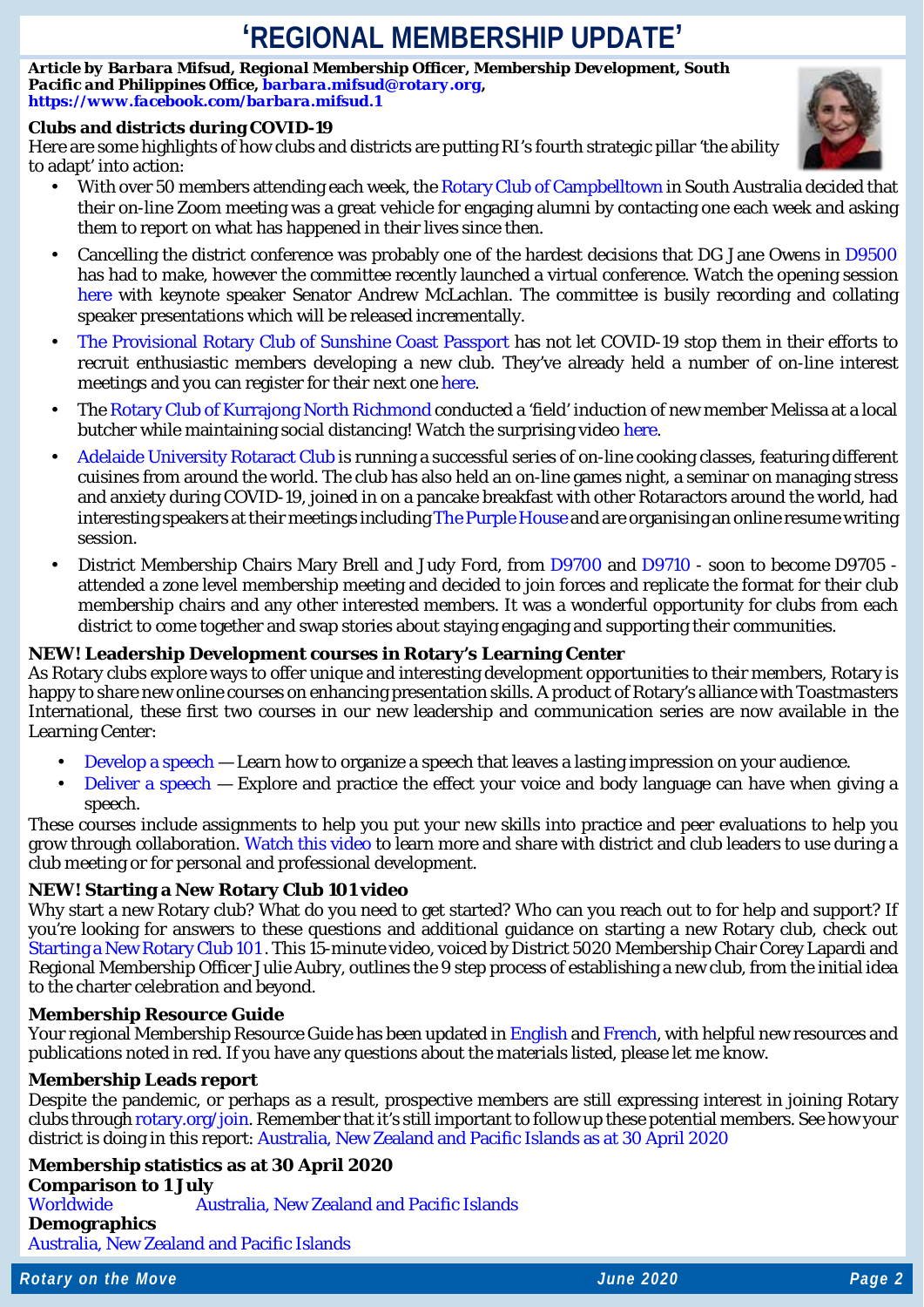### 'VIRTUAL ROTARY CLUB CHANGEOVERS'

*Article by Stephen Sennett, Cloud Technology Enthusiast, Emergency Management, Humanitarian, Rotarian*

The Rotary year's end is fast approaching. Officers-Elect are planning their year in office. Serving Officers are ready to put their feet up. And everyone prepares to celebrate a year of hard work with one of our annual ceremonies: The Changeover.



Our traditional Changeovers, like many things in the world of COVID-19's Global Pandemic, aren't an option. But where some clubs are opting to cancel or postpone their Changeovers, many are asking another question: "How might we do our Changeover online?"

Whilst we might feel this a challenge beyond what we can execute, we see just how much has adapted recently. My fellow Australians would remember the recent highly successful re-imagining of ANZAC Day; an entire set of cultural ceremonies build around physical proximity. And unlike ANZAC Day, we already have lots of experience in the world of virtual events.

### **WHAT'S IMPORTANT IN A ROTARY CLUB CHANGEOVER?**

The "Rotary Chicken" dinner aside, why is it that Changeovers are important to us? This answer will vary from Club to Club. It's important to think about what is important to us. We can design Changeover events that reflect what we value most and remembering why they are so important.

**Celebrating Accomplishments** are integral to Changeovers, and being able to look back on a year of hard work. Such reflection shouldn't just be a vanity for the President and Board, but something all Rotarians can take pride in.

**Acknowledging Service** follows on to this. Honouring those Rotarians who stand out among us remains ever so important. Hard work in service to the club and their community, and generous to our Rotary Foundation are things to be celebrated.

**Looking Forward** to the year ahead, where we can see new opportunities for Service above Self, and working together to build an even brighter future for the world.

**Fellowship and Banter** can be more difficult over Zoom, but is even more critical than ever. Let's remember why we love doing what we do, joined with our fellow Rotarians not just as partners in service, but as dearest friends.

#### **HOW SHOULD WE STRUCTURE OUR AGENDA?**

Fortunate news here: It doesn't necessarily have to change! If your club has a Changeover program that they are particularly attached to, see what you might do to convert it to working online.

If in doubt, think about the discussions above around what is vital for your club. Discuss it with others in your club, including your President's incumbent and elect, your Sergeant-at-Arms/Master of Ceremonies, your Changeover committee, or your general members.

Unlike most things that we do, Changeovers are absent presence in our Constitutions, Bylaws, or formal practices. Instead, let us make it something to reflect what our Club wants and needs it to be

#### **HOW DO WE PRACTICALLY RUN THE EVENT?**

Most active Rotarians will now have experience using videoconferencing for their club meetings.

Online Meetings can be a bit like herding cats; things are constantly changing, everyone wants to do their own thing, and nobody is quite sure what the purpose of what having a herd of cats is in the first place. So, what is the magical solution to running a good online event?

We already know the answer: **Having a good Master of Ceremonies**

Being able to keep the event flowing, audience interested, everything on-time, and in order is the hallmark of a good MC, equally online as it is in person. Having someone in charge who can keep things going in the face of disruptive audiences, or an honoured member wanting to recant the history of their Rotary life is a essential to a good event.

But there's another part here: **Knowing the platform**

Zoom and other videoconferencing platforms have a lot of useful features for an event host. Being able to forcibly mute participants, having people raise their hands to indicate a desire to speak, and sharing presentations are all handy.

Don't worry, your MC doesn't have to be an expert on Zoom. You might find it useful having an Assistant MC to manage the technology. Meanwhile, the MC oversees the event itself. You could also consider technically experienced friends of the club, including family members, or Rotaractors to act as Assistant MC.

*continued on next page …*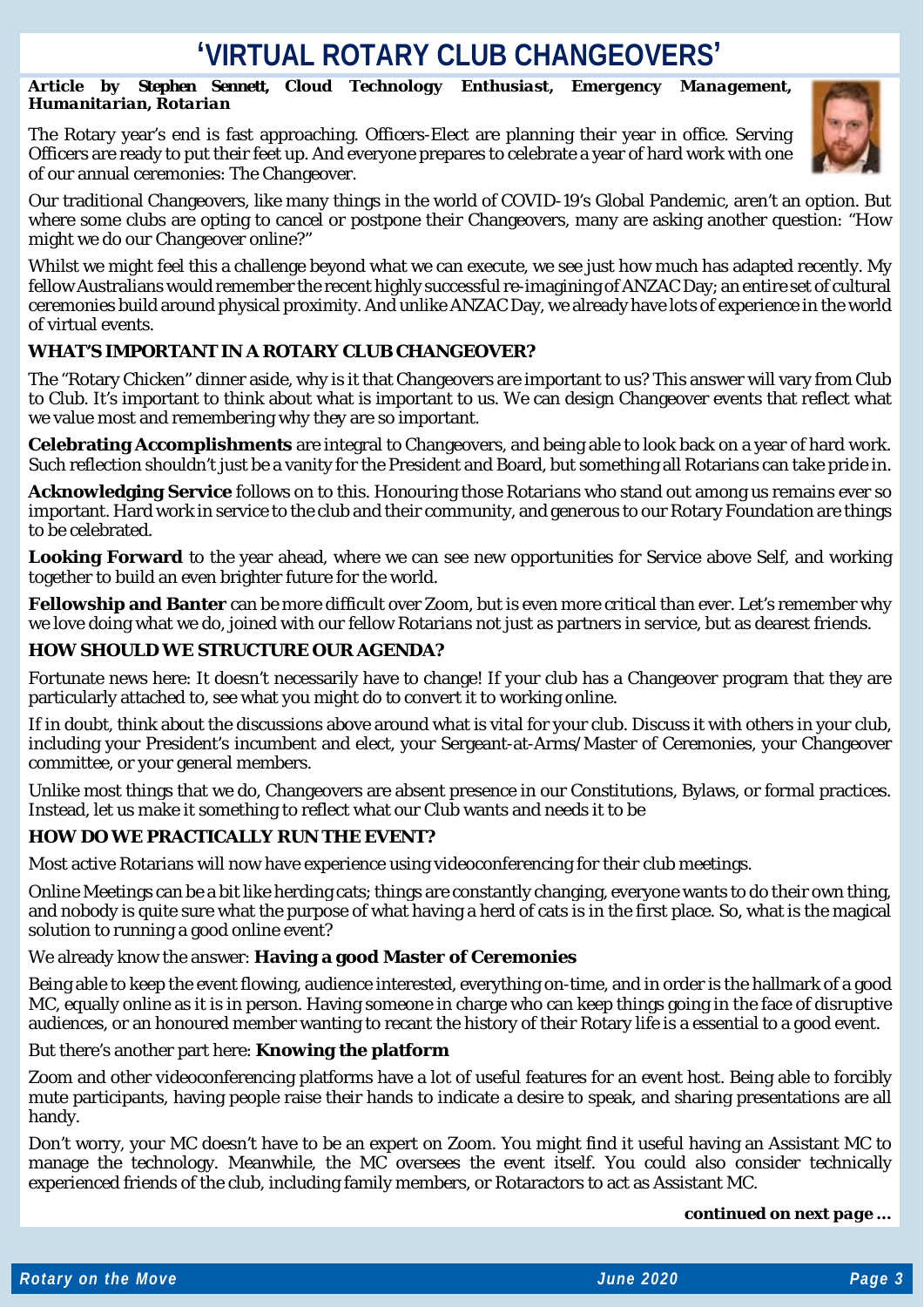#### *… continued from previous page*

#### **HOW MIGHT WE RUN OUR PARTICULAR RITUALS?**

#### **Award Ceremony**

Honouring our fellow Rotarians is just as important this year, as any other. And the process can be very much the same, with the Club President announcing the recipients of the awards.

Not all awards are a surprise. Your Paul Harris Society members likely know they're due to receive the upgrade for their PHF. Mail them early, and have members show off their new award as they're announced.

Surprise awards are still similar; just mail the award on the day of the Changeover. They'll find out before it arrives, and receive it soon after

#### **Investitures**

Due to the limitations of the physical universe, your Club's Presidential Collar (or other regalia, like a gavel) can only be in one place at any given time. How might we handle this difficult challenge?

How should you do this? Consider the significance of the physical transfer, and how it works with your club, given your own culture and traditions. Is it a symbol of the end of a year, or the start of a new year? Does the special significance attach to the Collar, or the President? Does the Collar hold any special significance for your club at all?

You might consider whether to physically hand over the collar between Presidents before, or after the event. You might have each President take a photo or video with the Collar as part of the presentation. You might simplify the process by not using the Collar in this year's formal ceremony at all.

Badges for Officers are much simpler and can be mailed ahead of time, similarly to awards. As the incoming President calls their names, they can display the badge of their position to the audience.

#### **National Anthem**

Ever heard two people trying to talk at once on a video call? Multiply that by several dozen, and you have an attempt to sing the National Anthem together at your changeover. Even with disciplined timing, the nature of the technology is that it just doesn't work.

Another option might be for a recording of the National Anthem to be played, and having your members sing-along on mute. Or if that might feel a little silly, even having everyone listen silently on mute is an option.

Other Things

Your club may have other ceremonies, rituals, or habits that you like to undertake at a Changeover event. So, how might you handle it?

#### **Experiment. Practice.**

Get your Changeover Committee together, and try things on a smaller scale in a meeting. There is no substitute for experimentation, and practice will reveal what can work. Other rituals may need to be adapted, modified, or in some case, sidelined for the year.

#### **What if we have a large number of attendees?**

Anyone who has been in a large Zoom call knows that it's hard to spot who is talking, or where a particular person is, even if they're the only ones unmuted.

Another option is to use th[e Spotlight Video](https://support.zoom.us/hc/en-us/articles/201362653-Spotlight-Video) feature of Zoom. Similar to Speaker view, it allows the Host to display to everyone, a single person of the Host's choice on the screen. During Awards or other processes, this could help share the focus of the audience. Other videoconferencing platforms have similar features.

Even larger events with hundreds of participants or complex practices may find that they require additional tools to broadcast their Changeover effectively. In this, the advice is simple and no different to any major event: Start planning now.

#### **Could we put it on hold until after the pandemic?**

Of course. Your Club's Changeover belongs to your Club, and the event is run for the benefit of the Rotarians of your Club.

Before deciding on that, there are two things to be considered:

**Changeovers are moments in time**, and we hold them as close as possible to the turn of the Rotary year as a point of significance in transition. The further away from July 1 the event is, the less meaning it may hold. So, we might ask ourselves; Would a physical Changeover in November be more meaningful than a virtual one in June?

**COVID-19 is challenging member engagement**, and even with all of our efforts, it can be harder to feel as attached to Rotary at the moment as we might otherwise be. Changeovers are a beautiful occasion for us all to celebrate what we do, and the value of being a part of our Club's. If we just ignore such a pivotal event, would it be harder for the individual Rotarian to justify paying those annual dues come July?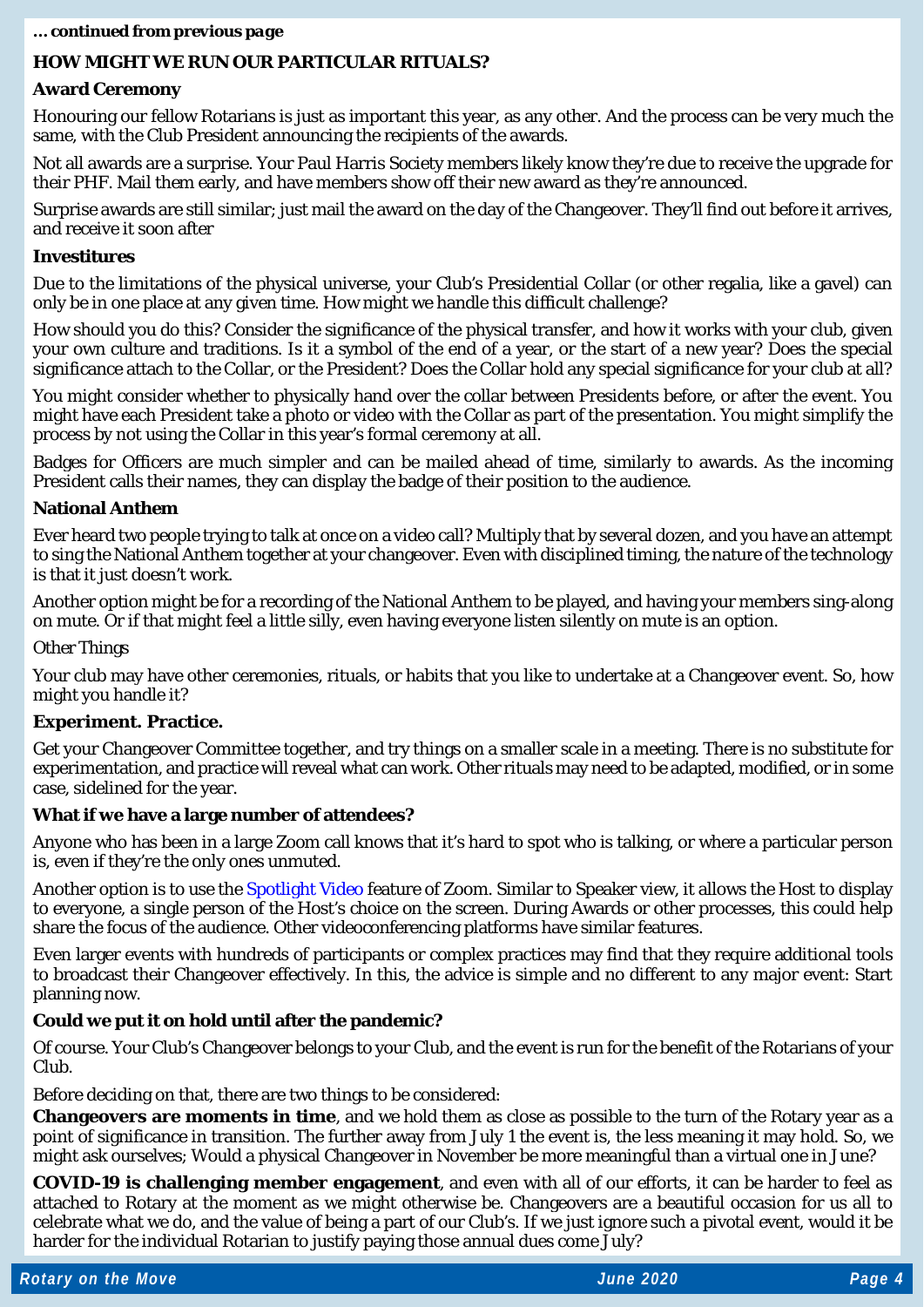### **'SHOULD ROTARY CLUBS CHANGE THEIR BUSINESS MODEL POST-COVID?'**

#### *Article by Euan Miller, Secretary and Director, Partnerships. [Rotary Club of Norwood Inc](http://rotarynorwood.org.au/)*

With shutdowns, border closures and social distancing all businesses have had to look at their business models and come up with solutions to trade profitably in the new environment. Regretfully many won't find solutions and will close.



What about Rotary? Can we survive if our members face ongoing unemployment or substantially reduced retirement incomes? Social distancing and border closures will continue for years' ahead without a vaccine. There is no guarantee of a vaccine and this is the fourth SARS type virus in the last 20 years.

Some of the learnings from the last few weeks are:

- Online meetings reported by most clubs suggest that attendance and engagement is higher than we had with face-to-face. They are also cheaper to run, are shorter, some say more productive, can attract guest speakers from all over the world and best of all members don't have to put up with endless chicken dinners. While clubs have had to adjust for a minority of members unfamiliar with digital technology, everybody is learning fast. If Rotary is to continue to grow, computer savvy millennials will be our future so maybe online meetings will be our future as well?
- In jurisdictions where groups of up to 10 can meet (while maintaining social distancing) committee meetings are still being held successfully in members' homes with as much or more fellowship as we have had in the past. Small group projects rather than whole of club may become the norm for the same reasons.
- International service projects are continuing and the Foundation is still approving Global Grants. International travel to countries that have controlled the virus is likely to recommence later this year so countries in our Zone will be accessible with individual SE Asian countries coming a few months later. Sadly the rest of the world still seems inaccessible. Some exciting changes to The Rotary Foundation funding are coming as well in 20/21 which will make international projects even more attractive and accessible to all clubs.
- Community, Youth and Vocational projects have been markedly affected and any projects that are likely to attract or benefit large numbers of people in a group setting are unlikely for months, and regretfully, maybe years ahead. Clubs will have to focus on distributed service projects that maintain social distancing, youth and vocational group programs may have to be converted to online and exchange programs will have to be restricted to the region.
- Fundraising has almost come to a stop. Without revenue our service programs will cease as well and this is the greatest threat to our business model. However this presents the greatest opportunity for clubs to find alternatives. A number of clubs are asking their members to donate their former meal money to the service account. It is amazing how much this raises – easily over \$1,000 per member per year and if clubs manage this wisely, members can get a tax deduction on some or all of it as well. Perhaps a Rotary crowd-funding app could be developed using our unique selling advantage - 100% of the donation will go to the project. There will be no exorbitant platform fees that other providers charge and no club administration fees either. We can also offer the donors an opportunity to volunteer to work alongside Rotarians on the project. Cause related projects are a great way to get new members as well. RI has already announced a new cause related club model.

### **'ROTARY SOCIAL IMPACT CLUB'**

*Article by Launceston's Holly Corbet, journalist, 2020 Australian Rotaractor of the Year* 

Our innovative and personalised style of Rotary brings together community-minded leaders from across the world to create tangible social change. The [Rotary Social Impact Network](https://www.facebook.com/rotarysocialimpactnetwork/) (RSIN) features a Charter Membership of 30 Rotary Alumni and chartered on 5 May 2020.



Our club model was inspired by th[e Rotary eClub of Silicon Valley](https://www.facebook.com/rotarysiliconvalley/) but it evolved with a dedicated focus on ensuring that the Rotary experience of every member was the same. Developing a personalised model was a vital step that was realised after Charter President Rebecca Fry attended the International Assembly in San Diego in January 2019, followed by the Australian Rotaract Convention in Adelaide in February 2019. Soon after she presented on Millennial Engagement at South Pacific Presidents Elect Training and uncovered a reccurring theme.

*Continued on next page …*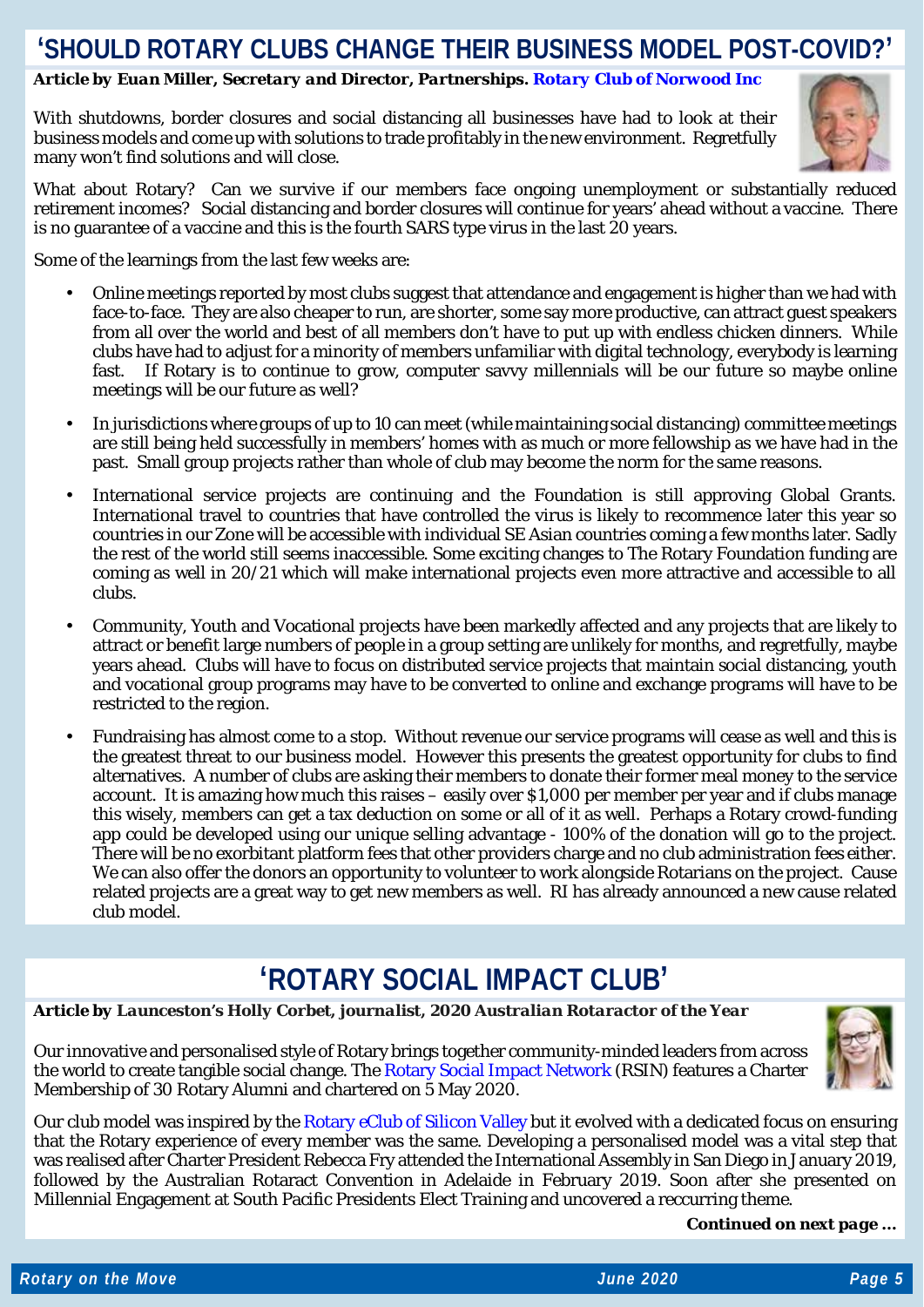#### *… continued from previous page*

With significant attention centred on why Rotaractors were not joining Rotary, Bec realised many people were actively engaged but unable to find their place in the Rotary family. Rotary Alumni became the target audience for a new type of club, which promises a low cost, low time model with high social impacts.

Within a week of reaching out to a group of Rotary Alumni about the vision for RSIN, there were 70 people who vocalised their support in joining a club with a personalised model.

A core group of 20 was formed, focusing on infrastructure development, strategy and governance. The process took longer than anticipated because the group were not afraid to ask questions and ensure the foundation was strong and we offered the best possible Rotary product to our members.

Reflection and consultation were critical in this process, significant time and effort was spent ensuring we asked questions of ourselves as each step towards chartering was taken. Importantly, we do not have weekly or fortnightly meetings. That decision was made after months of working towards creating our club when we realised we were going to be having meetings for the purpose of information sharing but we already had a more efficient communication framework planned.

This was in the form of our Members Portal, hosted by Microsoft Teams. This is the heart of our club and was exciting for us to develop. With different 'channels' of themed information, our members can choose to be informed about only the topics of interest to them.

Importantly, RSIN needed a champion. Without someone inside, driving a vision forward a new model of approach won't get off the ground. We are excited to have become one of the newest members of the Rotary International Family and will be celebrating our chartering online at 3pm AEST on Saturday 27 June 2020.

### **'USING SCIENCE OF RESILIENCE TO STRENGTHEN ROTARY CLUBS DURING COVID-19'**

#### *From Rotary Voices. Article by Jenny Stotts. Posted on May 14, [2020](https://blog.rotary.org/2020/05/14/using-science-of-resilience-to-strengthen-rotary-clubs-during-covid-19/)*

Resilience is the process of adapting in the face of adversity. When we experience a traumatic or stressful event, our brains activate a number of pathways to protect us. These biological processes help keep us safe. It's in the recovery from these events that we grow and change and become stronger.



Many of us are living this reality right now in the face of the COVID-19 pandemic. The good news is, there are ways to grow our capacity for resiliency. And we can use this time to strengthen Rotary, by working together to grow and foster resilience in our fellow members and our clubs. Here are a few tips:

*Connect:* A critical building block for resilience is simply connecting with others. Check in with fellow members. Call them, send them a message, work to make sure they can access your virtual meetings. As a club, consider connecting with other clubs to weave yourself further into the global fabric of Rotary.

**Perspective:** When we experience ongoing adversity, it is far too easy to lose hope. Help members maintain a realistic and positive perspective. Rotary clubs are facing challenges right now including adjusting to new meeting platforms and worrying about membership or giving. Remember that the challenges you face today are not a reflection of your future. How you respond to today's challenges will shape the future.

*Wellness:* We are living during a time where words like "quarantine," "lockdown," and "zoom fatigue" are common and relatable. Promote and prioritize wellness among your members. Use your virtual meeting to ask members to share ways that they are taking care of themselves and their families. Be gracious when a member needs to take a break, skip a meeting or have an extra few days to respond to an email. Now is not the time to keep points or compete with who is doing more or less. Speak and listen with kindness.

*Purpose:* When we give energy to others, it has a way of recharging our own batteries. It fosters a sense of selfworth and gives us feelings of purpose and validation. Plan service opportunities with your fellow members that you are able to accomplish and approach. Offering smaller projects concurrent to your larger, ongoing projects gives everyone in your club an access point to service.

*Gratitude:* We benefit from mindful and intentional reflections in gratitude. It can promote the release of neurotransmitters like serotonin and dopamine, which help us feel joy or happiness. Take a moment to share thanks to your fellow members and create opportunities for your entire club to extend gratitude to your community and your partners.

When we collectively care for our members, we help create pathways to grow and foster resilience. When we scale these practices to the organization level, we unlock new potential to strengthen our clubs and enhance the member experience.

The world deserves Rotarians and Rotary clubs that are resilient, adaptable, and strong. Remember to take care of one another. But, take care of yourself, too. You deserve to be your best and most resilient self.

*About the author: Jenny Stotts is a charter member of the [Rotary Club of Athens Sunrise,](https://athenssunriserotary.org/) Ohio, USA. She is the membership chair of District 6690. She is also a licensed, practicing social worker, child advocate and trauma specialist.*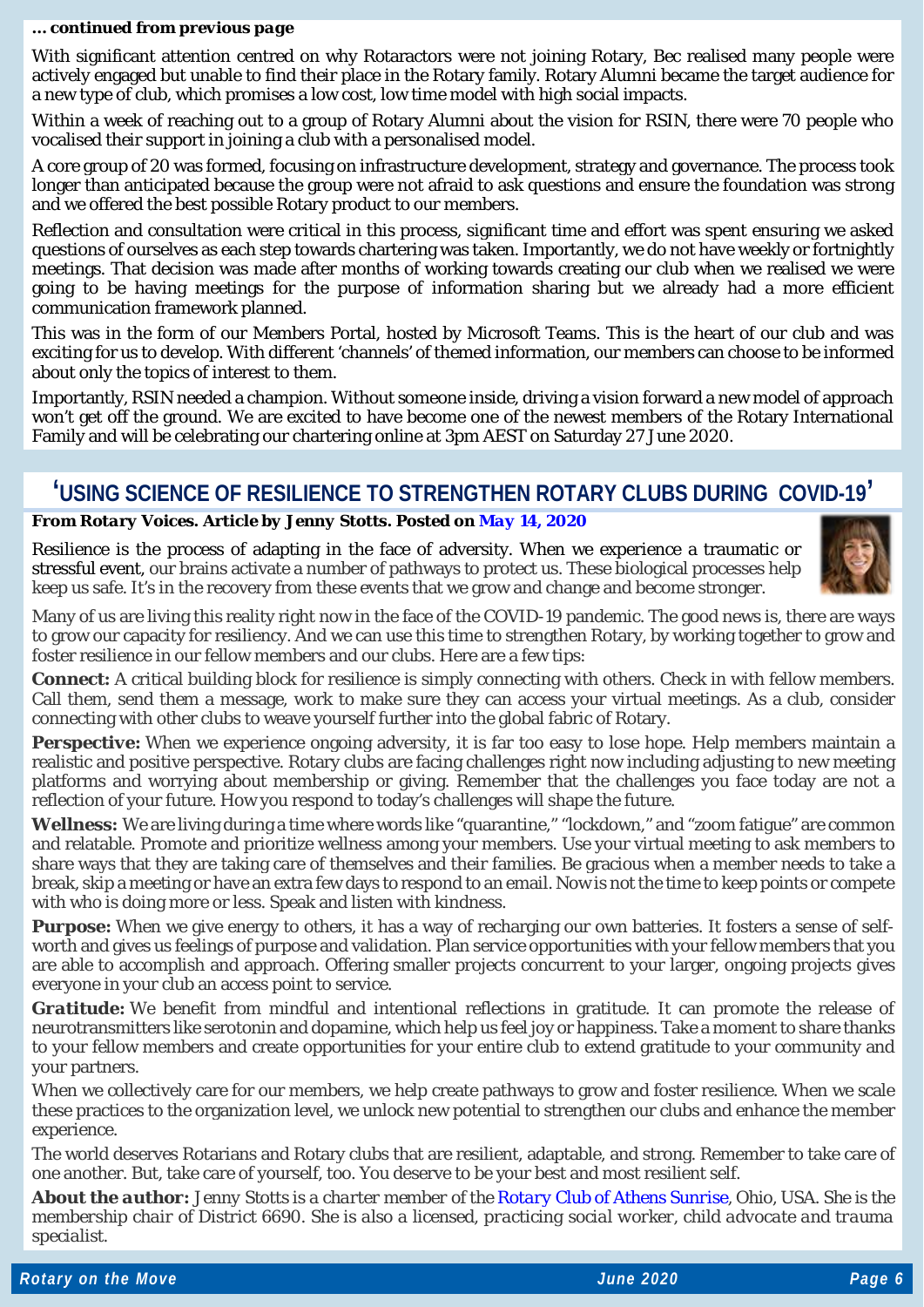### **'WHAT IS THE VALUE OF ROTARY MEMBERSHIP?'**

#### *Article by David Baguley, District 9640 Club Development Chair, Executive Secretar[y Gold](https://goldcoastrotary.org.au/)  [Coast Rotary](https://goldcoastrotary.org.au/)*

Using a model developed by the Institute of Value Management Australia\*, the District 9640 leadership team defined the Value of Rotary membership by answering the following questions:

- 1. What is the useful purpose of a Rotary club?
- 2. What are the beneficial outcomes of Rotary membership?
- 3. What are the important features and characteristics of a successful Rotary club?

#### **Useful Purpose**

The primary purpose of a Rotary club was 'do good in the world' with clubs having a passion for service impacting the local community, international causes, youth programs and support for The Rotary Foundation.

#### **Membership Benefits**

This answers the prospective member's question 'What's in it for me?'. These are the benefits that also retain members and are best described as opportunities to:

- Belong to a reputable world organisation with its associated esteem and to be associated with 'game changing' major projects such as the elimination of polio
- Gain a sense of achievement with appropriate recognition of contributions
- Achieve a sense of belonging with associated fun and friendship
- Benefit from vocational acquaintance through a trusted business network with shared social and ethical values



Develop personal and leadership skills through access to training programs, mentoring, conference attendance and hearing quality speakers.

#### **Club Characteristics**

Successful Rotary clubs exhibit certain features and characteristics:

- A diverse membership reflecting the local community in numbers, % female members, active business members compared to retired members, and ethnic mix
- Efficient use of members' time with well organised meetings, projects and fund-raising, the number and quality of meetings and delegated responsibility
- Good internal communications and public image through social and other media, gaining community recognition
- Funding sustainability achieved by a secure fund-raising source, use of community partnerships and /or effective use of grants
- Shared responsibility indicated by a leadership succession plan, club strategic plan, engaged members working well together and a delegated project structure
- Flexibility to make process changes and a willingness to try new initiatives.

Healthy clubs offering value to their members will attract new members, retain existing members and enhance their public image. An organisation needs to understand the value it is offering to members as this drives their marketing and recruitment campaigns and should prioritise their strategic planning actions to ensure their continued ability to grow and deliver their service outcomes. Ultimately a club must deliver 'Value for Money' in comparison with other opportunities for their members' time and effort volunteered for Rotary. [http://www.ivma.org.au](http://www.ivma.org.au/)

### **'MEMBERSHIP VOICE PROGRAM'**

#### **VOCATIONAL IN 2020 - by [9465](https://rotary9465.org.au/districtorganizationchart) District committee chair Murray McKay.**

Join Murray on 2 June 2020 if you'd like your club to grow through an improved vocational program or just to compare notes with Murray. Getting Rotary back into business and a lot more. [Register here.](https://us02web.zoom.us/meeting/register/tZUqfuGtqT8jGdespVSao-Vqf7Hy5JathaJx)

#### **LINKEDIN 2020, by Rotarian Kate McKenzie,** philanthropy specialist and LinkedIn practitioner.

Using the power of LinkedIn to strengthen you club. Join Kate on 7 June if you want your club to succeed on LinkedIn. [Register here.](https://us02web.zoom.us/meeting/register/tZAkceutqzkvG9Ndqy_RLlOyXoL614qb7jpt)